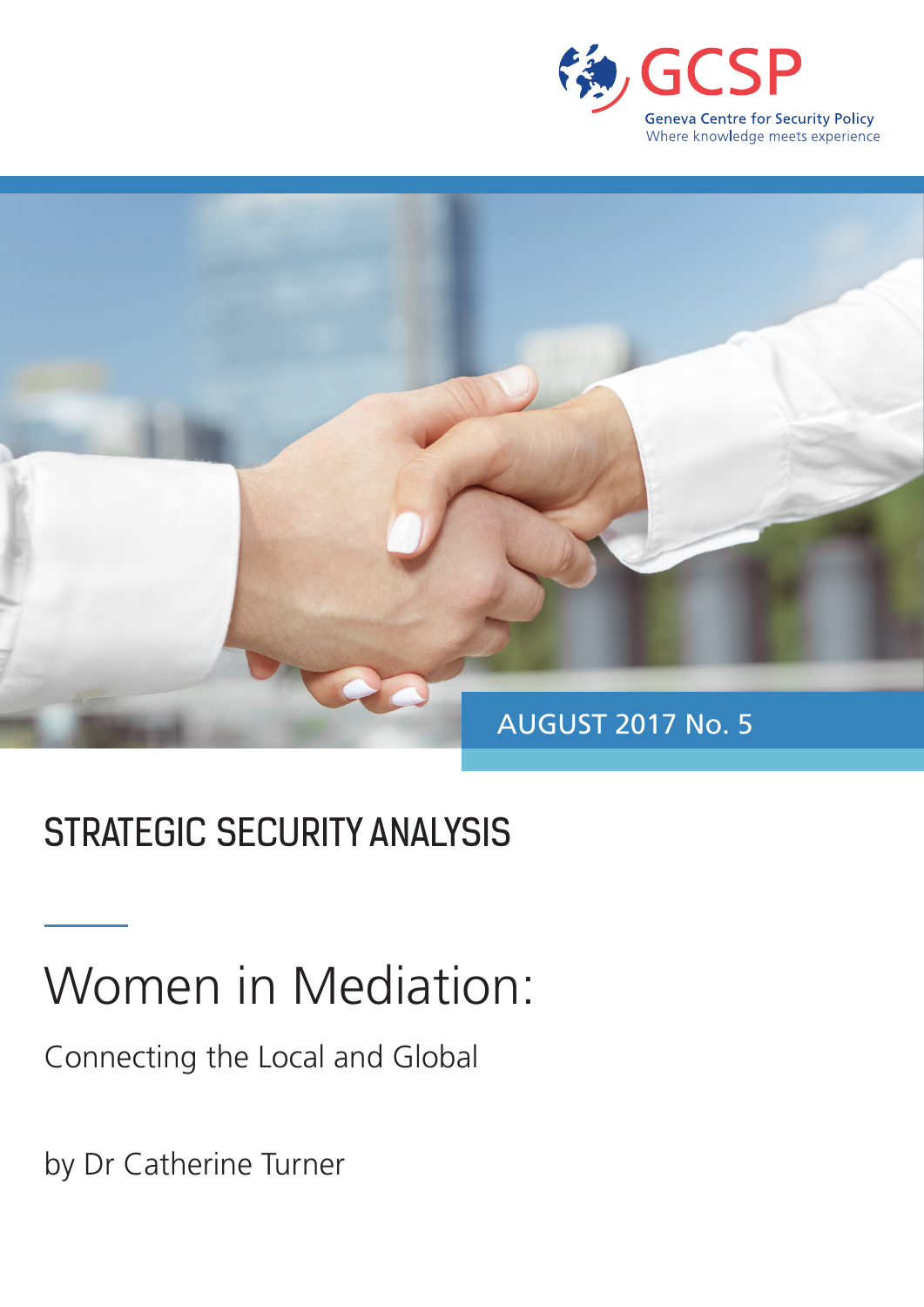#### Introduction

In his December 2016 inauguration speech the newly elected Secretary-General of the United Nations (UN), Antonio Guetterres, indicated that one of the priorities of his term in office would be conflict prevention. He emphasised the need to take more creative approaches to prevent the escalation of conflict, including notably a much stronger emphasis on the use of mediation and creative diplomacy.

This emphasis on conflict prevention was accompanied by a commitment to address a persistent problem in the UN – the need to ensure gender parity. As part of the Sustaining Peace Agenda, Security Council Resolution 2282 (2016) reaffirmed the importance of women's participation in peace and security, and stressed the importance of increasing women's leadership and decision-making roles in conflict prevention.

The bringing together of these two priorities, namely an increased role for mediation in international peace and security and a commitment to increasing the participation of women in leadership roles in the UN, presents a good opportunity to consider the role of women in conflict mediation.

However, 17 years after Security Council Resolution 1325 (2000) (UNSCR 1325) mandated greater efforts to increase women's participation in conflict resolution, studies continue to show that women remain under-represented in these processes.1 **Greater emphasis now needs to be placed on taking positive action to address the reasons why women remain relatively invisible to international peace and security decision-makers**. While there is no short-term fix to the under-representation of women in conflict resolution, steps can be taken to begin to redress the balance.

*States can take immediate action to in-* $\vert$ 1 *clude women in their lists of nominees for envoy position through greater political commitment.*

High-profile UN mediation most commonly occurs when the Secretary-General appoints an envoy or special representative to offer good offices on his behalf. The role of envoy is a high-level political appointment.

To date, only two women have held the position of envoy with a specific mediation function: Mary Robinson of Ireland was appointed as UN envoy to the Great Lakes region of Africa in 2014, and Hiroute Guebre Sellassie of Ethiopia was appointed envoy for the Sahel in the same year.

The 2015 *Global Study on the Implementation of United Nations Security Council Resolution 1325* found that **women's** 

### KEY POINTS

- Women's representation in mediation remains persistently low despite normative commitments made to increase women's roles in peace and security.
- There is a gap between the local peacebuilding work of women mediators and the representation of women in high-level peacemaking.
- Focusing exclusively on empowering women at the local level perpetuates a distinction between the "soft" work of peacebuilding conducted by women and the "hard" work of peacemaking that is the preserve of men.
- States and international organisations need to think more strategically about how to forge stronger links among local, national and international mediation practice.
- Greater clarity is needed on the definition of mediation and the distinction between mediation and advocacy.
- It is time to rethink the role and function of mediation in light of changing trends in conflict worldwide.

<sup>1</sup> UN (United Nations), *A Global Study on the Implementation of United Nations Security Council Resolution 1325*, 2016, http://www.peacewomen.org/sites/ default/files/UNW-GLOBAL-STUDY-1325-2015%20(1).pdf.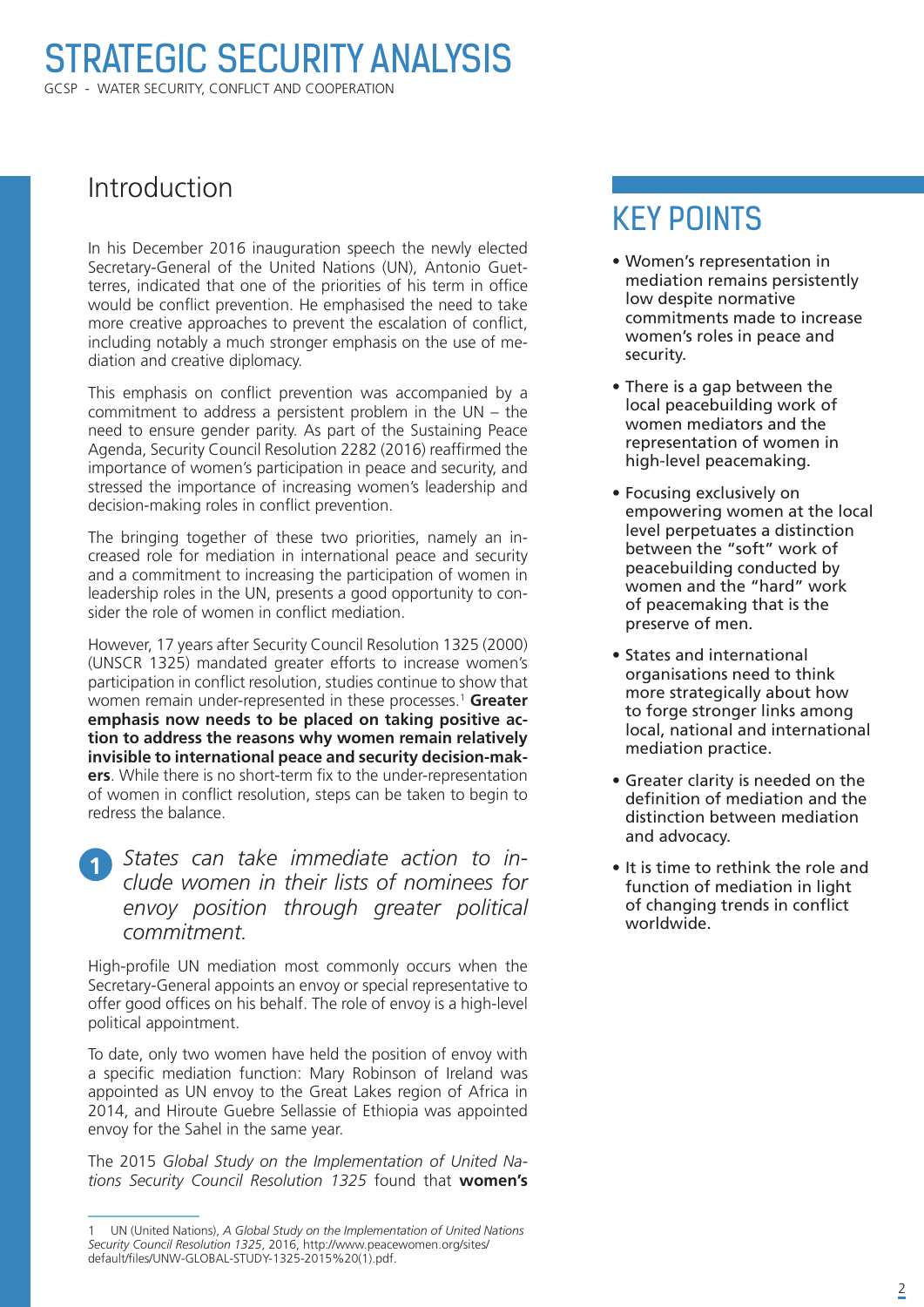**absence in high-level processes cannot be explained by an alleged lack of experience, but rather by a lack of effort to integrate them into formal peace processes.**<sup>2</sup> The most pressing challenge is therefore to find a way to bridge this gap.

Responsibility for increasing the representation of women in mediation is divided across different UN departments. The appointment of high-level envoys or special representatives of the Secretary-General is overseen by the Department of Political Affairs (DPA). As a political body, DPA works with UN member states to identify a pool of suitable candidates from which envoys may be appointed. As a result, DPA relies on the cooperation and support of member states in its efforts to redress gender imbalance in high-level appointments.

This cooperation among and support of states, which constitute a crucial element of increasing women's representation, requires that **states include suitably qualified women candidates in their lists of nominations for envoy positions.** There is inevitably a degree of political complexity to this process. To fulfil this role, women need to demonstrate that they are suitably qualified, and this is done through being involved in high-profile political work; these women therefore may have the required political profile, but lack the mediation experience. Conversely, there are women with significant mediation experience who do not enjoy the same public profile.

**States can proactively identify and support suitable women and include more women on lists of nominees, and, equally importantly, they can give their active support to those women who are appointed, and to the Secretary-General in his efforts to increase gender parity.** In addition, while the position of envoy is an explicitly political position, other positions in mediation teams – including that of co-mediator – could be made available to experienced women.

Another way in which states could demonstrate their political commitment to bridging the gap is to make a policy commitment through their national action plans on Resolution 1325 (see Box 1). Policy commitments could address the relative absence of women in these positions to date and make a statement that women are equally qualified to play high-profile roles in mediation. They can also provide resources for better coordination, cooperation, training and capacity-building, as identified below.

*The international community*   $\overline{2}$ *needs to think strategically about how stronger links could be forged among the local, national and international levels through capacity-building, coordination, and cooperation within and between the UN and states.*

If more women are to be nominated for high-level appointments, it will be necessary to increase the pool of women available for selection. Women mediators are most strongly represented in national jurisdictions, but systemic action to identify them and create career pathways and support for them to move from national to international practice is needed. The local and global can appear to be different worlds. To increase women's role and visibility as mediators, it is necessary to break down these barriers and to think about how more meaningful connections between these worlds can be forged.

Both DPA and UN Women have processes in place to identify women with the capacity to act as mediators. In addition to the high-level processes overseen by DPA, UN Women is tasked with working with UN member states to further the empowerment of women and support peacebuilding capacity in states. However, there is a gap between the work of UN Women in identifying and cultivating women mediators in local, national and regional contexts and the placing of those women within the DPA system.

This gap means that there has been little success in connecting the efforts of the two organisations to date, despite a shared commitment to improve cooperation.3 The lack of coordination between the different UN entities tasked with peacebuilding roles was highlighted in the 2015 Review of the United Nations Peacebuilding Architecture, which urged the lead departments responsible for peace to "actively explore enhanced ways to work in partnership".4 Departments need to move away from a system whereby each body focuses on its own specific mandate and adopt a more collaborative approach.

<sup>3</sup> DPA (UN Department of Political Affairs), *DPA Gender Factsheet*, 2016, http://peacemaker.un.org/sites/peacemaker. un.org/files/GenderFactsheet-US-Format\_April%202016.pdf

<sup>4</sup> UN (United Nations), *The Challenge of Sustaining Peace: Report of the Advisory Group of Experts for the 2015 Review of the United Nations Peacebuilding Architecture*, 2015, p.53, http://www.un.org/en/peacebuilding/pdf/150630%20 Report%20of%20the%20AGE%20on%20the%202015%20 Peacebuilding%20Review%20FINAL.pdf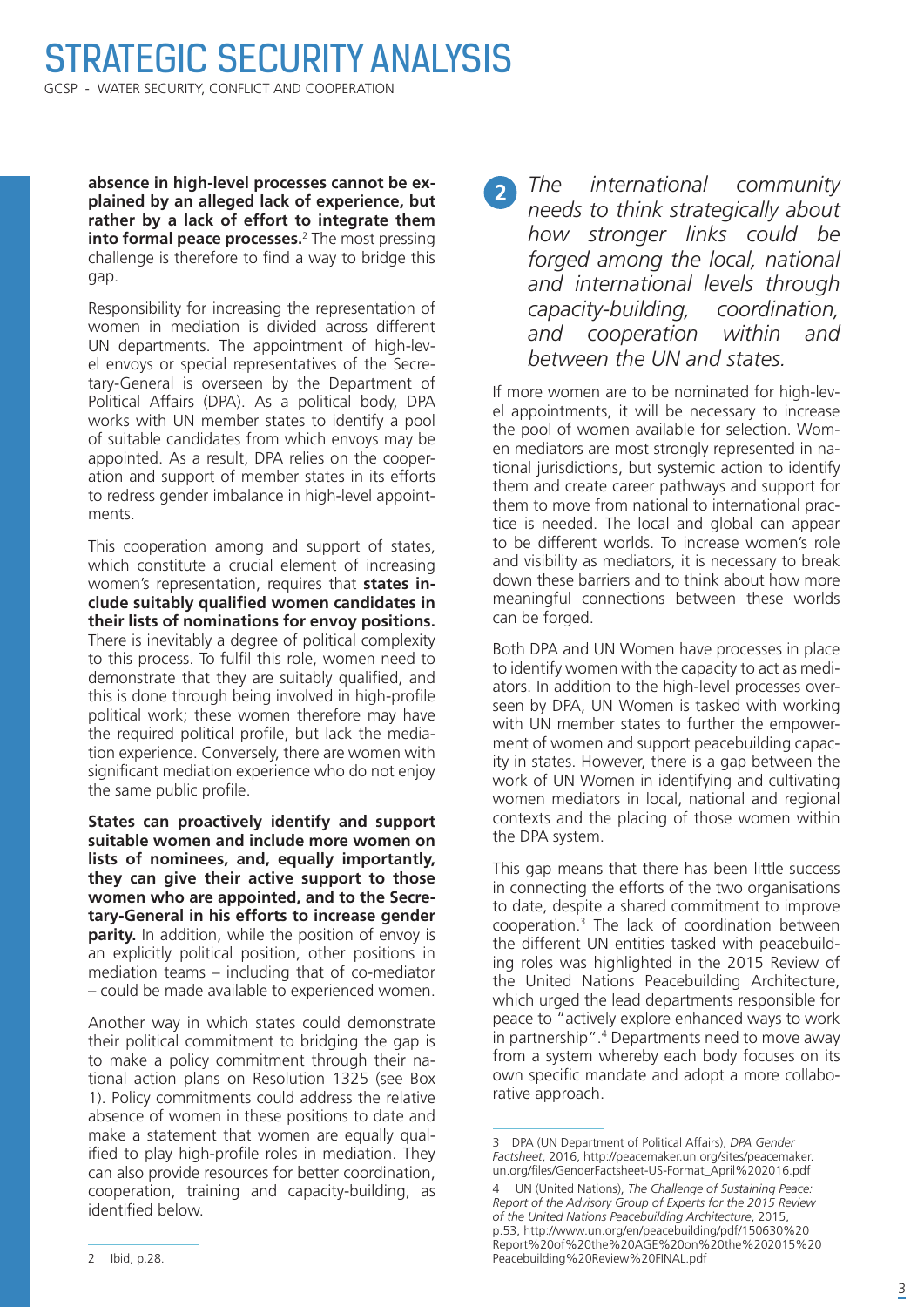In the case of women in mediation, **a more collaborative system would see UN Women help both member states and DPA to identify and recruit experts outside of the traditional UN staffers or political appointees, and seek to promote those with real mediation experience on all tracks in their own countries.** This working model is envisaged by the UN in its report on strengthening the role of mediation, in which the need to connect the local and global is highlighted.<sup>5</sup> Taking this step would increase the pool of qualified women mediators made available to DPA by expanding the resource base from which appointments are made.

Further, while UN Women and DPA could take steps to improve coordination, states also have a central role to play. As stated above, states can actively identify, promote and nominate women mediators nationally so that DPA has a larger pool to select from. They also play a vital role in creating opportunities to translate skills among local, national and international mediation:<sup>6</sup> they can create opportunities for career development at key points and be supportive of broader institutional initiatives to increase the number of women in high-level processes.

States could also cooperate more actively with DPA to provide appropriate training and opportunities. This is not training for the sake of training, but **targeted leadership training that addresses the specific barriers faced by women in moving between national and international practice.** Some of these barriers operate across the UN system as a whole, because women are less likely to be working in senior positions generally.<sup>7</sup>

**Finally, increasing the visibility of women in Track 1 processes is key to breaking down stereotypes and cultural barriers that limit women mediators, thus publicly acknowledging that the work women do is important.**

*Focusing exclusively on empowering women at the local level perpetuates the distinction between the "soft" peacebuilding work conducted by women and the "hard" work of peacemaking that is the preserve of men.* 

The previous two recommendations require definite political action and resource mobilisation, and are steps that can be taken immediately, with a view to short- and medium-term improvements in the representation and visibility of women mediators. It is important to ensure that women are adequately prepared to take up high-profile political positions in peace negotiations,<sup>8</sup> particularly in political contexts where women are traditionally excluded from the public sphere.

However, these measures are also inherently limited by the system in which they operate. To focus exclusively on this aspect of women's participation is to overlook women's expertise and influence across society, the importance of peacebuilding at the community level, and what inclusive peace processes look like.

Women engaged in community work are most commonly described as "peacebuilders" instead of being viewed as having hard skills that they can bring to international peace and security efforts. Policy on and the practice of women's participation in peace tends to be focused on the question of women's empowerment rather than as a matter of access or security policy.

**However, when viewed as a question of security, the focus shifts towards drawing on women's skills and mainstreaming them into mediation processes.** This opens up the range of positions that women should be expected to fill, moving beyond being participants in inclusive mediation processes to leading these processes. This makes it easier to translate the contribution of women who are active mediators in local conflict into international terms.

Giving greater value and visibility to the role of women in mediation at all levels opens the door to more long-term strategic thinking on how women's participation in mediation can be used

<sup>5</sup> UN (United Nations), *Strengthening the Role of Mediation in the Peaceful Settlement of Disputes, Conflict Prevention and Resolution: Report of the Secretary-General*, A/66/811 of 25 June 2012, para. 77a, http://peacemaker.un.org/sites/peacemaker. un.org/files/SGReport\_StrenghteningtheRoleofMediation\_ A66811.pdf

<sup>6</sup> M. O'Reilly and A. Ó Suilleabháin, "Women in Conflict Mediation: Why It Matters", International Peace Institute Issue Brief, September 2013, https://www.ipinst.org/wp-content/ uploads/publications/ipi\_e\_pub\_women\_in\_conflict\_med.pdf>

<sup>8</sup> See C. Turner and M. McWilliams, "Women's Effective Participation and the Negotiation of Justice: The Importance of Skills Based Training", Transitional Justice Institute Research Paper No. 15-03, 2015, https://ssrn.com/abstract=2563690 or http:// dx.doi.org/10.2139/ssrn.2563690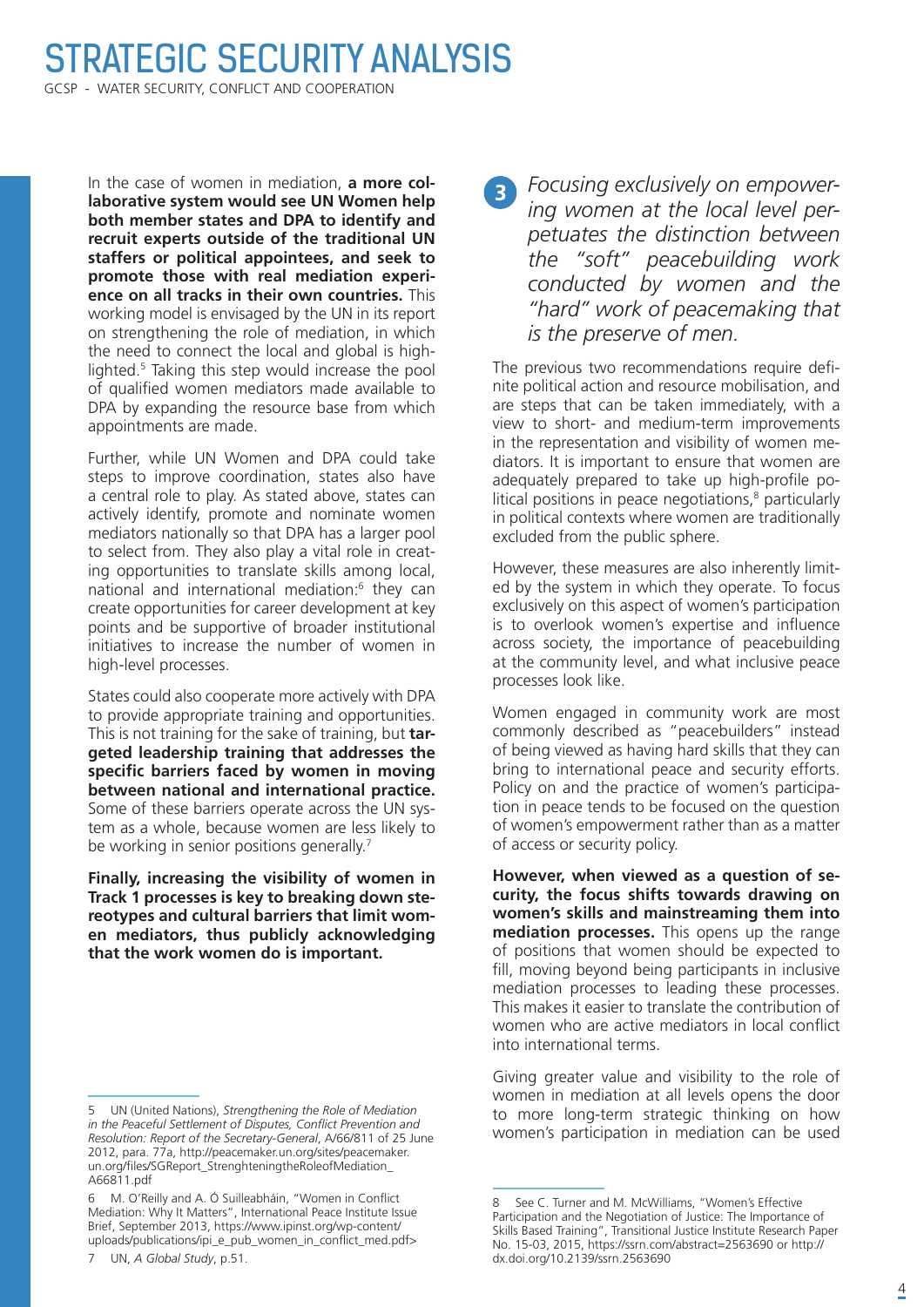#### **National Action Plans**

National action plans (NAPs) are the primary means by which states articulate their policy commitments pursuant to UNSCR 1325. Of the 66 states that have adopted an NAP, many include general policy statements on increasing the participation of women in mediation. Only three states – Ghana, Rwanda and Sweden – have included specific commitments to increase women's participation as mediators. Two more – the Netherlands and Norway – have included specific commitments to increase the participation of women in international peacemaking efforts.

An NAP can present clear and achievable targets for progress on women in mediation. For example, Ghana's NAP sets out clear goals to increase the number of women mediators at the local and national levels. Commitments made in the NAP are a key means of connecting local practice and expertise with national- or state-level structures for early warning and conflict resolution. These commitments can help to bridge the divide between the local and national, which in turn creates a roster of women who are available for nomination by the state for international positions.

| <b>Case Study: The National Action Plan of Ghana</b>                                                                                |                                                                                                                                              |
|-------------------------------------------------------------------------------------------------------------------------------------|----------------------------------------------------------------------------------------------------------------------------------------------|
| <b>Activity</b>                                                                                                                     | <b>Indicator</b>                                                                                                                             |
| Conduct specialised training for women in<br>mediation, negotiation and early warning.                                              | Number and percentage of women engaged<br>in formal mediation and early warning,<br>especially in decision-making within these<br>structures |
| Develop a roster/database of women working<br>on or with expertise in early warning, conflict<br>prevention or conflict resolution. | Number and percentage increase of women in<br>national early warning, conflict prevention and<br>conflict resolution structures              |
| Advocate for the appointment of women<br>mediators in the resolution of conflict.                                                   | Numbers of women appointed in national and<br>local delegations for conflict/dispute resolution                                              |

#### **Case Study: The National Action Plan of Ghana**

Source: Peacewomen, http://www.peacewomen.org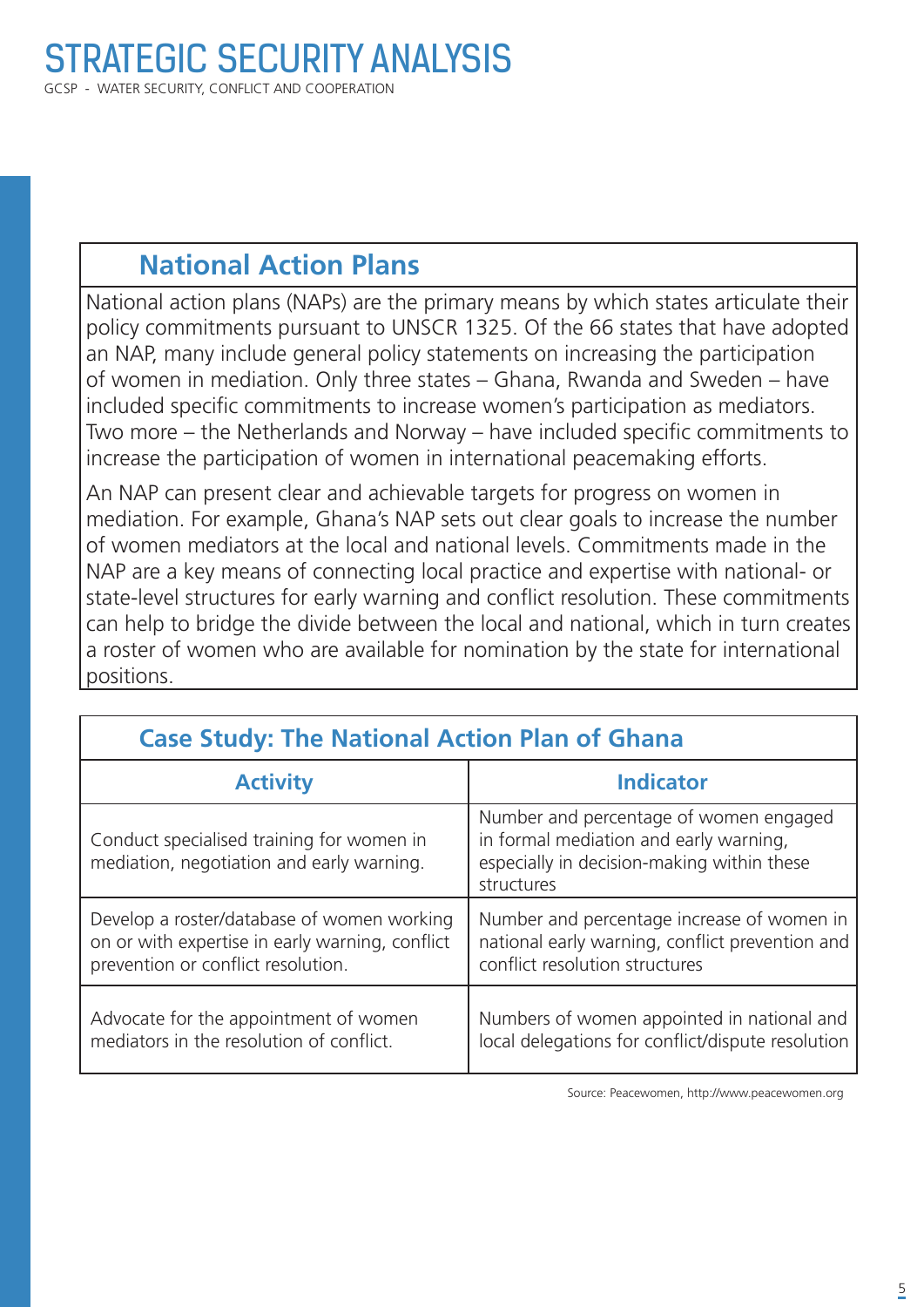not just to deliver immediate outcomes, but to gradually reshape the model of mediation itself.

We need to move beyond a system where women are simply "added" to the existing structures that focus on power and authority, and undertake a more detailed consideration of what we understand the definition and function of mediation to be. **A start would be to break down the distinction between the "soft" work of community peacebuilding and the "hard" work of international peacemaking.** This is crucial to both increasing women's visibility in high-level processes and taking a more realistic, holistic view of what mediation is and where it happens.

*Greater clarity is needed on the*   $\blacktriangle$ *definition of mediation and the distinction between mediation, on the one hand, and advocacy and negotiation, on the other.*

There is a significant body of literature that explores the contributions that women make when they participate effectively in mediation processes. However, this focuses primarily on women as participants in the process rather than on women as mediators<sup>9</sup>

**This distinction is important.** It is often assumed that the role of women in mediation is to ensure the proper recognition of women's rights. Women are active participants in the process, advancing positions and ensuring that women's interests are addressed, even where they conflict with the positions of the parties. This can be contrasted with the role of the mediator, who acts as an impartial intermediary who seeks to build consensus between the parties. There is a risk that placing too great an emphasis on women's rights may undermine the willingness of parties to engage. **It cannot therefore be assumed that there is a direct link between women acting as mediators and the advancement of women's interests in mediation.**

More research is required to understand the motivations of women mediators and how they understand the mediator role, and to explore the specific category of women as mediators at all levels, and the relationship between mediation and feminist activism to promote women's interests. This research would help to provide an evidence base to substantiate broader claims about women's existing skills in this field, identify some of the barriers to the inclusion of women mediators in official Track I processes, and assist with the development of programmes to support women to make the transition from local to national or international mediation.

Mediation is an art – a skill that not everyone possesses. It is therefore important to make best use of those who do possess the skill and to seek to understand how women view the process of mediation. There is an inherent risk that focusing on international experts overlooks those women who have been working at the local and national levels. The career paths for women in mediation should not be restricted to traditional high-profile diplomatic figures or those who have enjoyed international careers, although further examination of the structural reasons that prevent women from achieving such positions is needed.10

Attention needs to be paid to ensuring that the knowledge and skills of women with domestic experience is validated and made visible, that they can define their own role within the process, and they have equal access to opportunities for advancement.<sup>11</sup> This will help to empower women mediators at all levels.

*If women's contributions as mediators are to be more fully recognised, then a rethinking of the role and function of mediation is required.* **5**

The existing system limits the inclusion of women in Track I processes for a number of reasons, many of them practical.<sup>12</sup> However, conceptually, the definition of mediation plays a significant role. Re-imagining the role and function of mediation is necessarily a long-term and paradigm-shifting activity, but nevertheless one worth undertaking. While the nature of wars has changed profoundly in the 21st century, the model of mediation has not kept pace.

<sup>9</sup> See T. Paffenholz et al., *Making Women Count – Not Just Counting Women: Assessing Women's Inclusion and Influence on Peace Agreements*, Inclusive Peace and Transition Initiative, 2016, http://www.inclusivepeace.org/sites/default/files/IPTI-UN-Women-Report-Making-Women-Count-60-Pages.pdf

<sup>10</sup> UN, *A Global Study*, p.51.

<sup>11</sup> M. Lichtenstein, "Mediation and Feminism: Common Values and Challenges", *Mediation Quarterly*, Vol.18(1), 2000, pp.21-22.

<sup>12</sup> A. Potter, *We the Women: Why Conflict Mediation Is Not Just a Job for Men*, Geneva Centre for Humanitarian Dialogue, 2005, https://www.files.ethz.ch/isn/20277/WetheWomen.pdf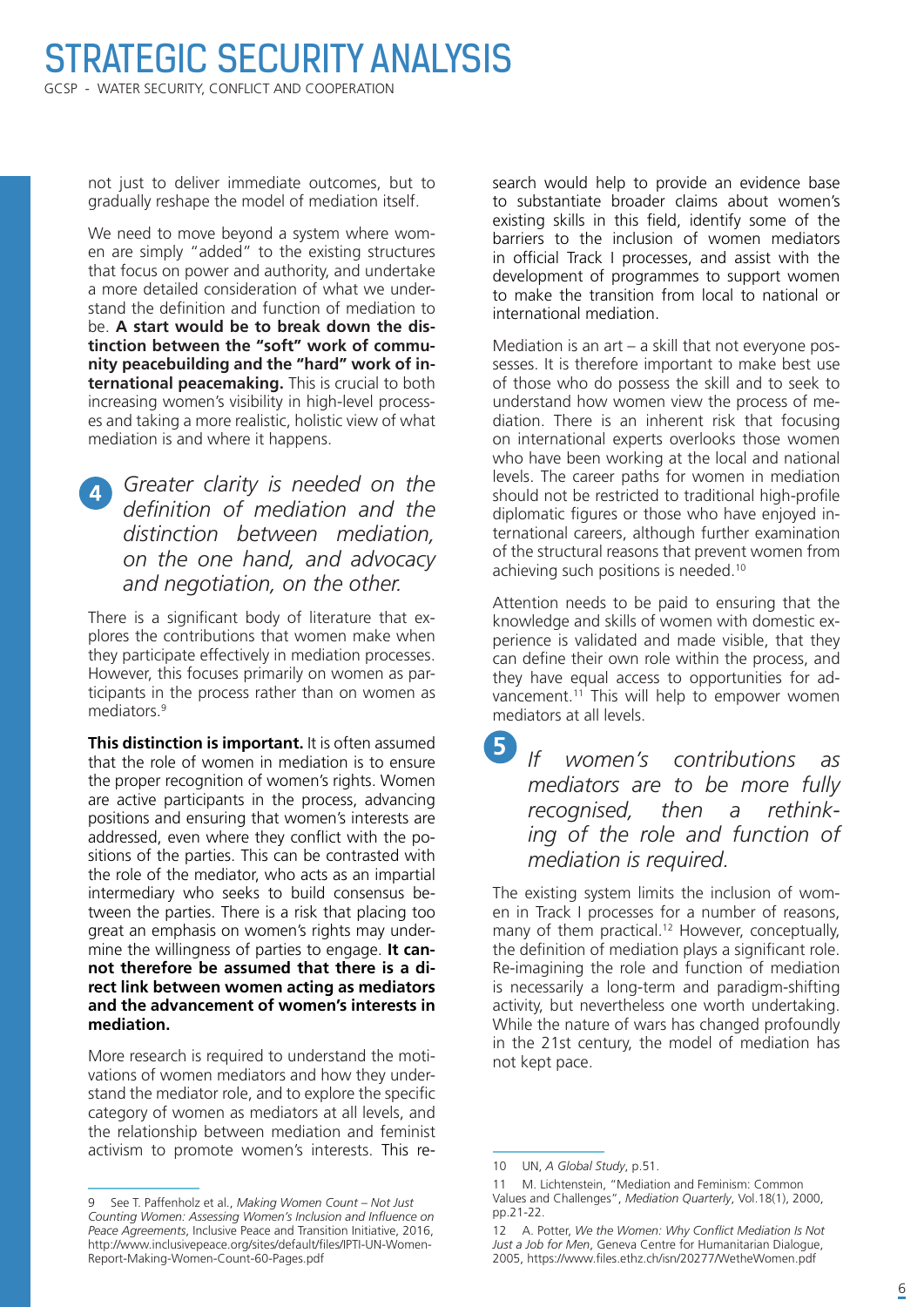#### **Networks of Women Mediators**

The creation of networks of women mediators is a new initiative to increase women's influence in mediation. Networks have been created for Southern African women, Nordic women, and most recently for Mediterranean women.

These networks are key strategies to advance women mediators. These activities are crucial to empowering women mediators, consolidating lists of qualified women and supporting the career progression of younger women mediators from national to international practice. Networks also help to provide a platform from which to advocate gender-sensitive mediation and the inclusion of local peace actors in international processes.

Networks achieve this by advancing women mediators, providing key support such as

- networking and collaboration opportunities for women;
- support from senior women peacemakers;
- the strategic coordination of efforts to increase women's representation in mediation; and
- connections to international networks.

| <b>Case Study: The Nordic Network of Women Mediators</b>               |                                                                                                                                                                             |
|------------------------------------------------------------------------|-----------------------------------------------------------------------------------------------------------------------------------------------------------------------------|
| <b>What does the Network</b><br>seek to acheive?                       | • Strengthening women's voices in peace processes<br>• "Amplifying" the voices of women in conflict-affected areas<br>Advocating inclusive approaches to peace<br>$\bullet$ |
| <b>How does the Network</b><br>support Nordic women?                   | Providing opportunities for networking and the sharing of<br>experiences<br>Supporting members<br>Facilitating access to international partners and organisations           |
| <b>How can the Network</b><br>advance Nordic women<br>internationally? | Providing strategic coordination of efforts<br>• Creating an advisory group of senior women to oversee efforts                                                              |

Source: Peace Research Institute Oslo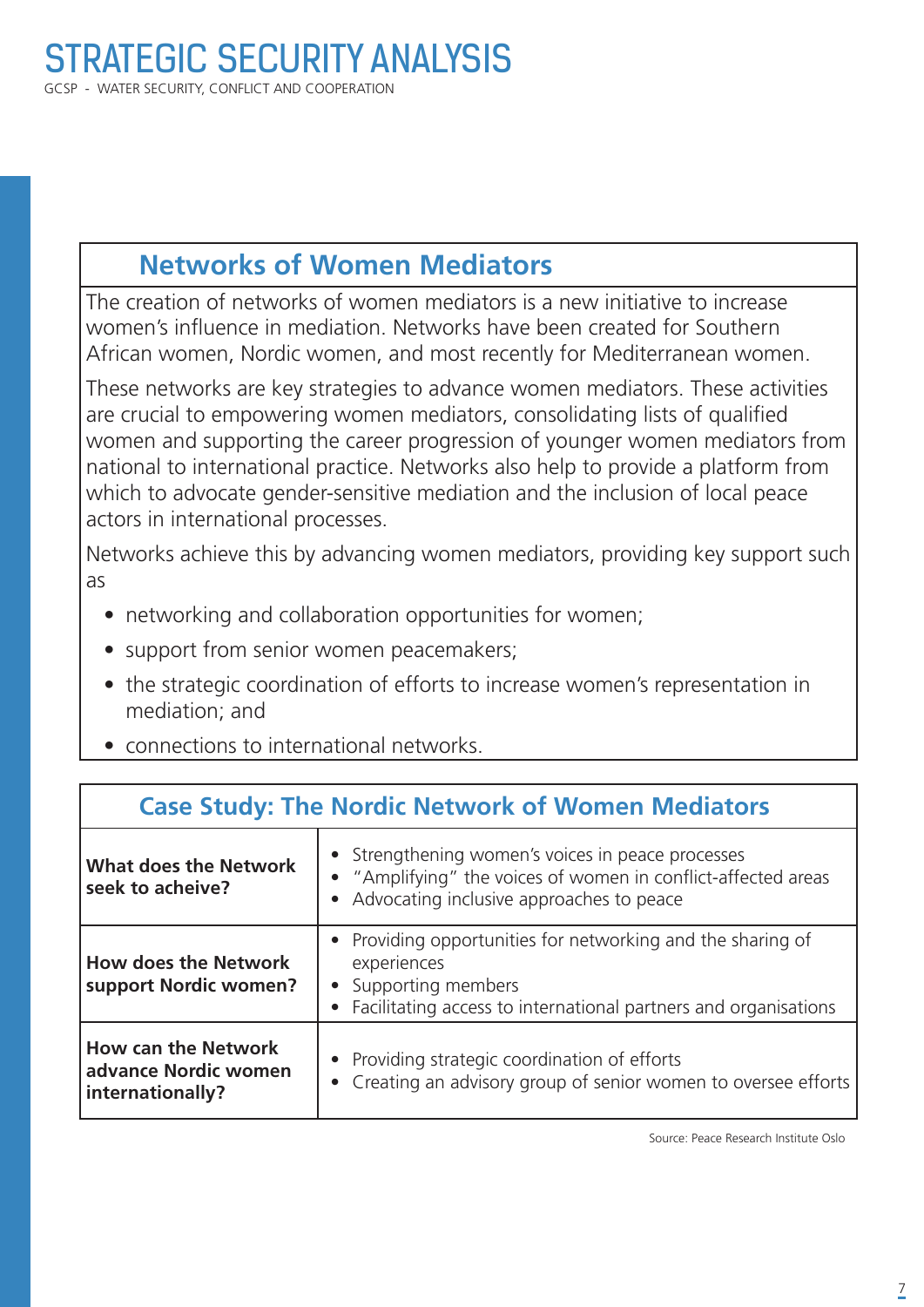### STRATEGIC SECURITY ANALYSIS

GCSP - WATER SECURITY, CONFLICT AND COOPERATION

Calls for inclusive processes have been a response to these changes.<sup>13</sup> However, the inclusion approach, while pragmatic and effective, is also limited. The emphasis on using a high-level envoy to mediate maintains a focus on the brokering of agreements between clearly defined warring parties with the aim of restoring the status quo.<sup>14</sup> This is at the expense of a broader analysis of the causes of conflict and the response to these causes.

This trend is beginning to be recognised by the UN, as evidenced in the 2012 Guidance for Effective Mediation that highlights the long-term elements of mediation.15 While "peace" may be brokered through official channels, it is "inextricably linked to and often shaped by, the role of civil society and community conflict resolution initiatives".16 Activism on Women, Peace and Security begins with grass-roots mobilisation, eventually breaking through to high-level and official processes.<sup>17</sup>

Rather than simply asking how women can be fitted into the existing model of mediation, perhaps it is time to think about what a feminist theory of mediation would look like. Could an emphasis on mediation as inclusive, relationship building and problem solving address some of the current limitations?

Work to ensure greater and more effective participation of women needs to go hand in hand with a robust questioning of the definition of mediation and what it aims to achieve. If the goal of women's increased participation in peace processes is to achieve a peace that takes account of women's experiences, then a focus on outcome alone will not be enough. Rather than simply asking what it is we want to achieve, we also need to ask how we are going to get there. It is now time to place a gendered analysis of peace at the centre of what we understand mediation to be and what it seeks to achieve.

17 Ibid., p.17.

#### About the author

Dr Catherine Turner is an associate professor of Law at Durham University and the deputy director of the Durham Global Security Institute.

Her research focuses on post-conflict reform with an emphasis on how these processes can be made more inclusive. She is particularly interested in women as mediators in the Women, Peace and Security Agenda. This research builds on her experience in the practice of mediation in Northern Ireland and of training women in mediation and dialogue skills.

<sup>13</sup> O. Holt-Ivry et al., "Inclusive Ceasefires: Women, Gender, and a Sustainable End to Violence", Inclusive Security Issue Brief, March 2017, https://www.inclusivesecurity.org/wp-content/ uploads/2017/03/Inclusive-Ceasefires-Women-Gender-and-Sustainable-End-to-Violence.pdf

<sup>14</sup> M. Kleiboer, "Understanding Success and Failure of International Mediation", *Journal of Conflict Resolution*, Vol.40(2), 1996, pp.360-89.

<sup>15</sup> UN, *Strengthening the Role of Mediation*.

<sup>16</sup> P. Chang et al., "Women Leading Peace: A Close Examination of Women's Participation in Peace Processes in Northern Ireland, Guatemala, Kenya and the Phillipines" Georgetown Institute for Women, Peace and Security, 2016, p.13, https://giwps.georgetown.edu/sites/giwps/files/Women%20 Leading%20Peace.pdf